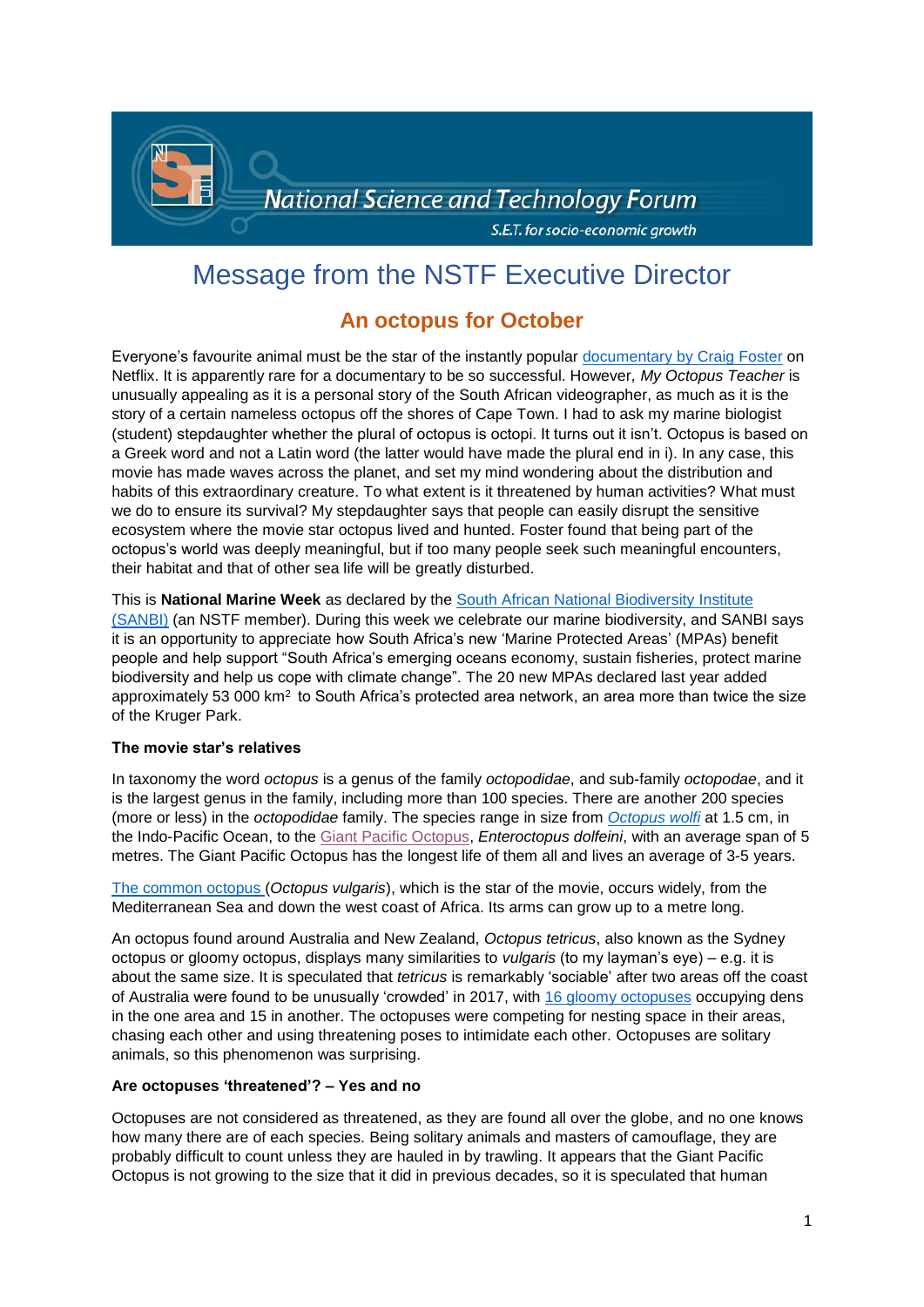activities have been preventing it from growing to full size. All octopuses could be affected by pollution, their skins not being protected and thus in direct contact with any pollutants in the water.

The [Red List](https://www.iucnredlist.org/species/162571/918906) categorises *Octopus vulgaris* as of 'least concern', but it has been caught by bottom trawls on a huge scale off the north-western coast of Africa. The Red List says: "There is no information on the population status of this species. However, the estimated fisheries landing for this species was approximately 149,000 mt in the eastern-central Atlantic (ECA) in 2001, with most of this catch taken in western Sahara and Mauritanian waters. There is clear variation in landings between years, and recruitment, in Mauritanian waters at least, appears to be dependent on strong upwelling conditions." I do not know what has happened thereafter, in the past 19 years, but I am sure that trawling has not stopped.

As with all species of flora and fauna, it is usually too late to stop the decline of a species once it is recognised as endangered. When will the concern about the sustainability of octopus species begin? Bottom trawls are also known to catch mountains of marine life forms that are useless to the trawlers, destroying habitats and killing untold numbers of organisms, and diminishing the numbers of various species in an area.

# **Noise pollution**

Marine life is negatively affected by offshore drilling, ship motors, use of military grade sonar and pile driving (driving piles into the sea floor). The harm caused by sonar has been the subject of study and court cases in relation to the effects on whales. The effects of sonar used continuously by the United States military off the shores of California on whales and other marine mammals are disastrous. However, it could be having equally devastating effects on other marine life forms, including cephalopods. In an [article](https://blogs.scientificamerican.com/observations/octopuses-and-squids-are-damaged-by-noise-pollution/) by Brendan Borrell in November 2008, *Octopuses and squids are damaged by noise pollution,* it is said that while there was prospecting off the coast of Spain with compressed air guns in 2001 and 2003, mass strandings of giant squid (*Architeuthis dux*) took place.

The [laboratory study](https://esajournals.onlinelibrary.wiley.com/doi/10.1890/100124) that followed to investigate such effects is reported in a paper in *[Frontiers in](http://www.frontiersinecology.org/)  [Ecology and the Environment](http://www.frontiersinecology.org/)*, published online in 2011. The effect of low-intensity, low-range sound (50 to 400 hertz) on common octopuses (*Octopus vulgaris*), European squid (*Loligo vulgaris*), common cuttlefish (*Sepia officinalis*) and squid in the genius *Illex* was tested in the laboratory. Although the noise was of low intensity and range, and the animals were only exposed over relatively short periods of two hours at a time, some of the animals died. Examining the victims closely, it was found that there was substantial damage to the statocyst (responsible for spatial orientation and hearing). They found large lesions, missing or damaged hairs and ruptured plasma membranes.

"If the relatively low intensity, short exposure used in our study can cause such severe acoustic trauma, then the impact of continuous, high intensity noise pollution in the oceans would be considerable," says the main author, Michel André. If the noise does not actually kill an individual cephalopod, it would most certainly affect its ability to hunt, evade predators and reproduce. Low- and mid-intensity noise has not been found to cause such severe damage in fish and marine mammals.

Changes in cephalopod health and populations would affect entire food chains and ecosystems.

# **Legal protection for octopuses**

*O. vulgaris* was the first invertebrate animal to be protected by the [Animals \(Scientific Procedures\) Act](https://en.wikipedia.org/wiki/Animals_(Scientific_Procedures)_Act_1986)  [1986](https://en.wikipedia.org/wiki/Animals_(Scientific_Procedures)_Act_1986) in the United Kingdom (as amended in 1993): "This Order extends the scope of the Animals (Scientific Procedures) Act 1986 in two ways as from 1st October 1993. First, it extends the definition of "a protected animal" for the purposes of the Act to include Octopus vulgaris…", from the point when it can feed independently. Further revised legislation came into force on 1 January 2013. The Act was then expanded to protect - "...all living vertebrates, other than man, and any living cephalopod. Fish and amphibia are protected once they can feed independently and cephalopods at the point when they hatch."

Although *O. vulgaris* is not protected by name in South African legislation, we have our own excellent legislation that provides for the protection of whole marine areas where octopuses breed and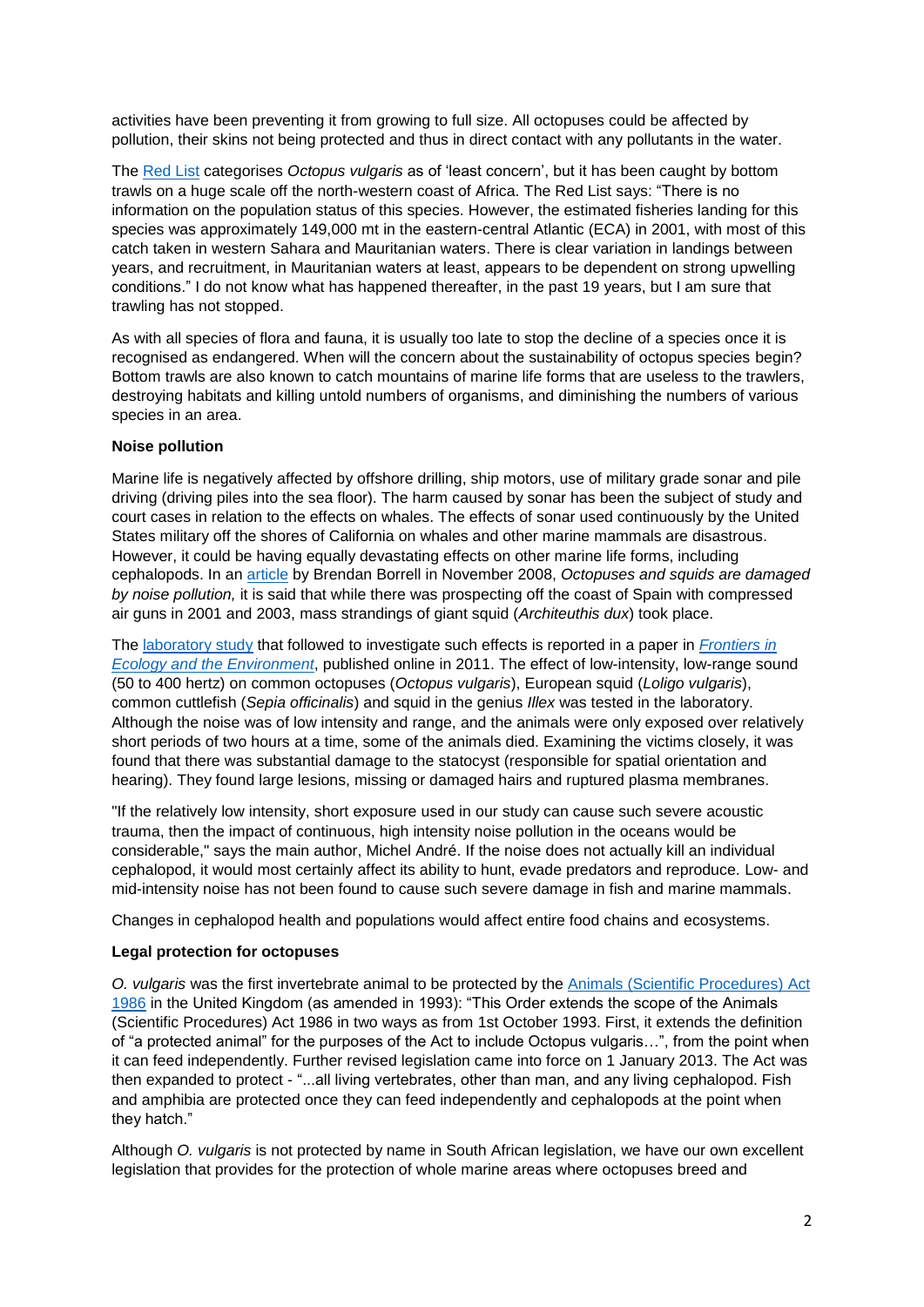hunt. SANBI is mandated to do related research and to implement [The National Environmental](https://www.sanbi.org/wp-content/uploads/2018/04/biodiversityact2004pdf.pdf)  [Biodiversity Act,](https://www.sanbi.org/wp-content/uploads/2018/04/biodiversityact2004pdf.pdf) "for the management and conservation of South Africa's biodiversity within the framework of the National Environmental Management Act, 1998". The Act specifies:

"**Application of Act 4**. (1) This Act applies- (a) in the Republic, including- (i) its territorial waters, exclusive economic zone and continental shelf described in the Maritime Zones Act, 1994 (Act No. 15 of 1994); and (ii) the Prince Edward Islands referred to in the Prince Edward Islands Act, 1948 (Act No. 43 of 1948); and (b) to human activity affecting South Africa's biological diversity and its components."

#### **SANBI's role**

[The SANBI Marine Programme](https://www.sanbi.org/biodiversity/building-knowledge/biodiversity-monitoring-assessment/sanbi-marine-programme/) is a "small team of scientists that work across the science-policy continuum. This team works to deliver on the marine aspects of SANBI's mandate as outlined in the Biodiversity Act, i.e. monitor and report on the state of biodiversity in South Africa's marine territory, co-ordinate research, provide knowledge and information, give planning and policy advice and pilot best-practice management models in partnership with stakeholders."

Among other functions it provides "independent co-ordinated science based advice to the Department of Environmental Affairs (DEA), the Department of Agriculture, Forestry and Fisheries (DAFF), and the Dept of Mineral Resources (DMR) and their respective stakeholders".

The **National Biodiversity Assessment 2011**, published in 2012, led by SANBI's Marine Programme, was a milestone for marine biodiversity. Major new contributions included a new habitat classification, national habitat maps for the coast, ocean floor and the open ocean, a comprehensive review of pressures on marine and coastal biodiversity and a data driven assessment of biodiversity state for 136 habitat types.

The 20 new Marine Protected Areas (MPAs) declared in 2019 add approximately 53 000 km<sup>2</sup> to South Africa's protected area network, an area more than twice the size of the Kruger Park. This includes the first protection for 51 different ecosystem types. "South Africa can be proud of its efforts to balance protection and economic development in an emerging oceans economy."

"MPAs provide safe spaces in which fish can breed undisturbed, and protect spawning and nursery areas that let young fish mature into adulthood." Internationally acclaimed research by South African scientists has demonstrated the positive spill-over effect when marine species are allowed to grow to their full adult size, in the Goukamma MPA.

# **More remarkable characteristics of octopuses**

As Craig Foster shows in his movie, an octopus is impressively intelligent.

I read a fascinating [article:](https://www.scientificamerican.com/article/the-mind-of-an-octopus/#:~:text=Octopuses%20have%20done%20fairly%20well%20on%20tests%20of,then%20take%20the%20best%20route%20toward%20some%20reward.) *The Mind of an Octopus - Eight smart limbs plus a big brain add up to a weird and wondrous kind of intelligence*, by [Peter Godfrey-Smith,](https://www.scientificamerican.com/author/peter-godfrey-smith/) published in Scientific American on 1 January 2017. It gives a description of octopus encounters similar to Craig Foster's first meeting with 'his' octopus.

Godfrey-Smith says: "Octopuses and their relatives (cuttlefish and squid) represent an island of mental complexity in the sea of invertebrate animals. Since my first encounters with these creatures about a decade ago, I have been intrigued by the powerful sense of engagement that is possible when interacting with them.

"They are probably the closest we will come to meeting an intelligent alien."

Human and octopus brains have no common anatomy, and have evolved along totally different lines. The octopus's brain is distributed throughout its body, with most of it in its arms. However, octopuses also have something like long- and short-term memory, a version of sleep, the ability to recognise individual humans and to explore objects.

*Octopus vulgaris* has about 500 million neurons in its body, in the same range as various mammals, e.g. close to the range of dogs. (Human beings have many more—something nearing 100 billion.)